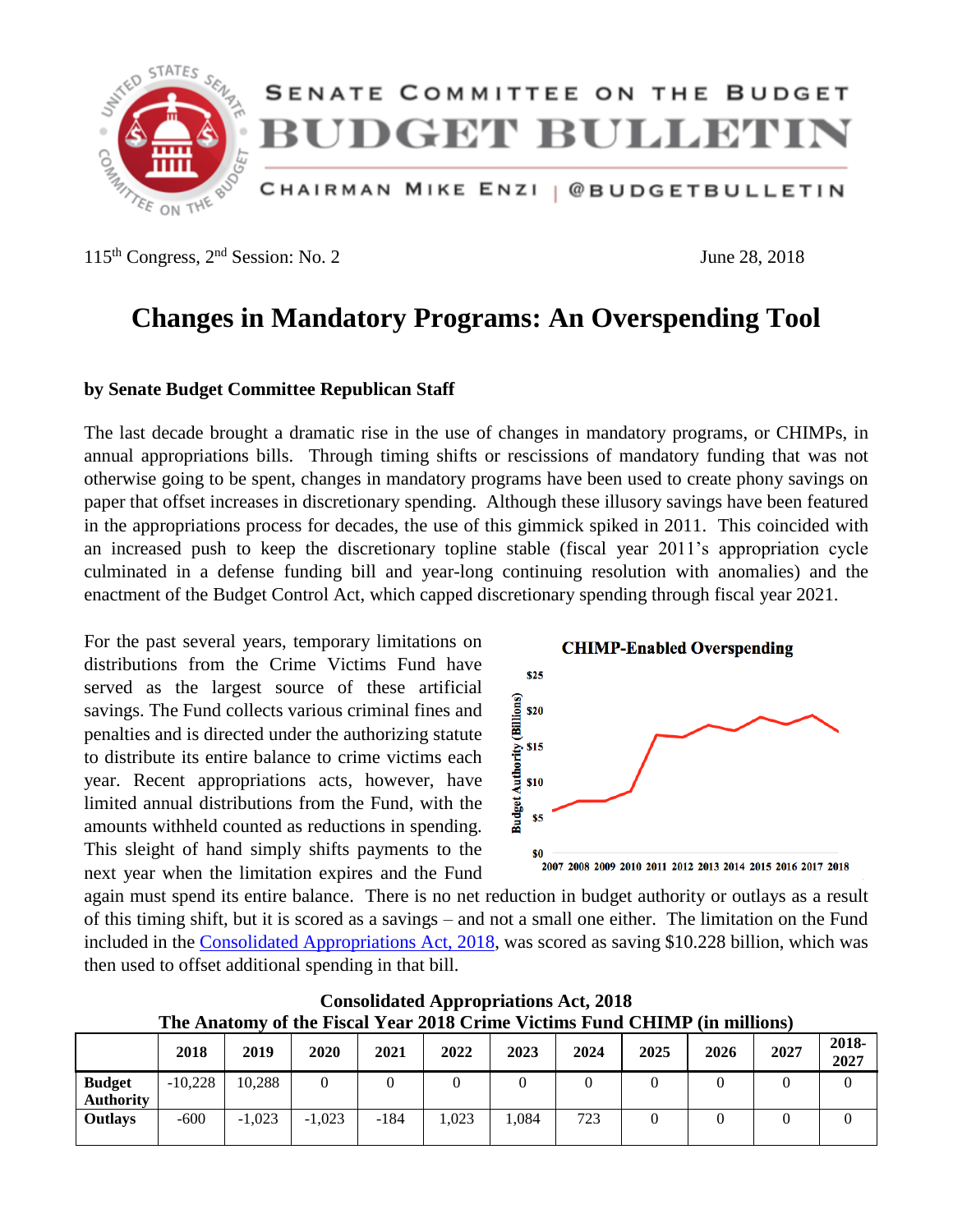Another large source of these phantom savings is the Children's Health Insurance Program, or CHIP. Though producing no net reduction in outlays – that is, actual money leaving the Treasury – the 2018 omnibus funding bill claimed nearly \$3.7 billion in savings from rescinding CHIP funds that were unlikely ever to be spent, and another \$3.1 billion from a one-year delay in spending from CHIP's Child Enrollment Contingency Fund. Combined, these two changes allowed for an additional \$6.8 billion in discretionary spending in fiscal year 2018 while adhering to the statutory spending caps.

**Consolidated Appropriations Act, 2018 CHIMPs with Budget Authority Reductions, but No Net Outlay Savings (in millions)**

| <b>Provision</b>                                             | <b>Budget Authority Reduction</b> |
|--------------------------------------------------------------|-----------------------------------|
| One-Year Delay in Crime Victims Fund Payments                | 10,228                            |
| One-Year Delay in Child Enrollment Contingency Fund Spending | 3.111                             |
| <b>Rescission of CHIP Performance Bonus Payments</b>         | 89                                |
| <b>Rescission of CHIP Unobligated National Allotments</b>    | 3,572                             |
| <b>Total</b>                                                 | 17,000                            |

Not all changes in mandatory programs in appropriations bills fit this gimmick profile. Some, though rare, produce real savings by rescinding funds that actually would be spent otherwise. Others, like the expansion of the Pell Grant program included in the [2017 omnibus appropriations](https://www.congress.gov/bill/115th-congress/house-bill/244) package, increase mandatory spending.

In the Senate, two points of order guard against the misuse of changes in mandatory programs to increase spending in appropriations measures, and both, if raised, require 60 votes to waive. A point of order under section 314 of the fiscal year 2009 budget resolution has been used to curtail the use of changes in mandatory programs that increase spending. Spending CHIMPs often begin after the budget year to escape cap and allocation enforcement. In addition, section 4102(b) of fiscal year 2018 budget resolution caps the total value of "gimmicky" changes in mandatory programs that can be included in appropriations measures each fiscal year.

### **Changes in Mandatory Programs Points of Order**

**Section 314 of the fiscal year 2009 budget resolution** (S. Con. Res. 70) prohibits the consideration of appropriations measures that contain changes in mandatory programs that meet the following conditions:

- 1) They would increase budget authority in at least one of the nine years after the budget year and over the total of the 10 years;
- 2) They would increase net outlays over the nine years following the budget year; and
- 3) The sum of such changes would increase net outlays over the nine years following the budget year.

This point of order is not applicable to changes in mandatory programs enacted in each of the three years prior to the budget year. It is surgical, meaning only the offending provision would fall if successfully challenged.

**Section 4102(b) of the fiscal year 2018 budget resolution** (H. Con. Res. 71) prohibits the consideration of full-year appropriations measures that contain changes in mandatory programs that do not reduce outlays if enacting that measure would cause the total value of such changes to exceed an annual limit. This limit has gradually decreased, from \$19.1 billion in fiscal year 2016 to \$15 billion in fiscal year 2019.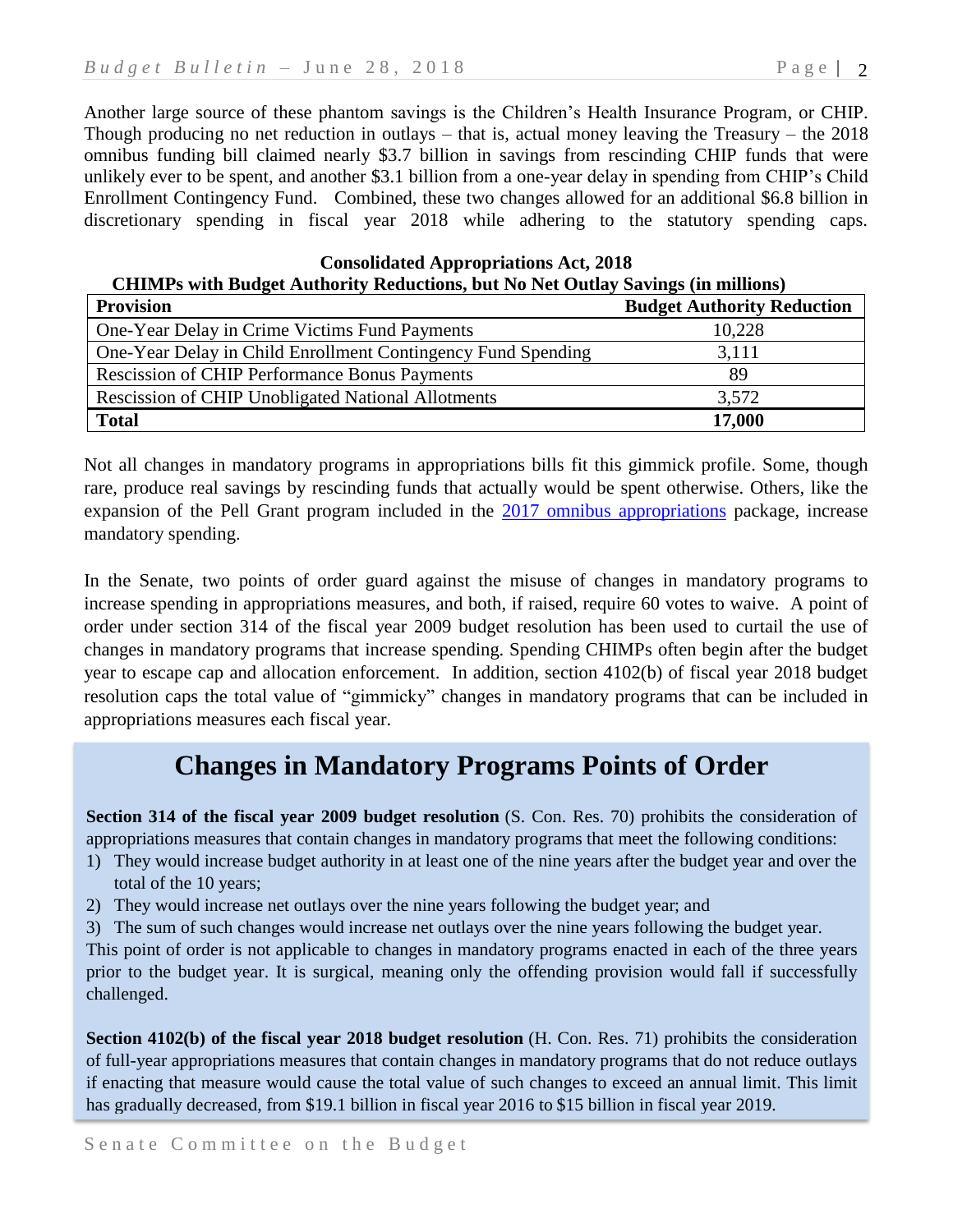**Oversight Focus: Financial Management Failings**<br>The Chief Financial Officers Act of 1990 requires the Office of Management<br>and Budget to develop an annual oriental contract of Management Stations. The Chief Financial Officers Act of 1990 requires the Office of Management and Budget to develop an annual executive branch financial management status report and a government-wide five-year financial management plan. Such reports are essential to improving the responsible stewardship of taxpayer dollars, but the Office of Management and Budget failed to produce them from 2010 through 2017. [Chairman Enzi recently wrote](https://www.budget.senate.gov/imo/media/doc/Mulvaney%205.7.2018.pdf) to OMB Director Mick Mulvaney for an update on the agency's efforts to produce and publish the 2018 report and five-year plan. A five-year governmentwide financial management plan with a comprehensive financial approach, including

milestones and implementation costs, is critical to improving the way federal agencies manage taxpayer funds.

Currently, several major financial management issues are preventing a complete analysis of the federal government's finances. These include the federal government's inability to adequately account for and reconcile intragovernmental activity and balances between federal entities and serious financial management problems at the Department of Defense that have prevented its financial statements from being auditable. Recently, the Pentagon's Inspector General found numerous problems in the Defense Department's financial statements, including almost \$1 billion in Defense Logistics Agency inaccuracies. Meanwhile, the department is on track to spend more than \$900 million on audit-related programs in fiscal year 2018.

Overall, these financial management weaknesses affect the federal government's ability to measure reliably the full cost of its programs; impair the federal government's ability to adequately safeguard assets and properly record transactions; and hinder the federal government from having reliable financial information to operate in a strategic and cost-effective manner. Diligent oversight efforts by OMB and Congress will continue to be critical to improving government-wide financial management.

# **IN CASE YOU MISSED IT…**

- Senate committee [passes](https://www.enzi.senate.gov/public/index.cfm/news-releases?ID=242943B6-DA0C-49CE-B351-275FB4B9C0CF) Enzi disaster spending accountability and oversight measures.
- On June 6, 2018, Chairman Enzi [filed](https://www.congress.gov/crec/2018/06/06/CREC-2018-06-06-pt1-PgS3024.pdf) a new budget scorekeeping report in the *Congressional Record* – the fourth for this year.
- Chairman Enzi recently [wrote](https://www.budget.senate.gov/imo/media/doc/JSCBAPR%205.29.18.pdf) to the co-chairs of the Joint Select Committee on Budget and Appropriations Process Reform about the benefits of biennial budgeting and appropriations.



# **Budget Authority & Outlays**

Budget authority is the legal authority for the federal government to enter into financial obligations. Outlays are the actual expenditure of funds by the federal government to fulfill its financial obligations. Examples of outlays include dispensing checks, disbursing cash, and electronically transferring funds. Outlays may cover prior or current fiscal year obligations, settling unpaid balances while providing for current funding needs.